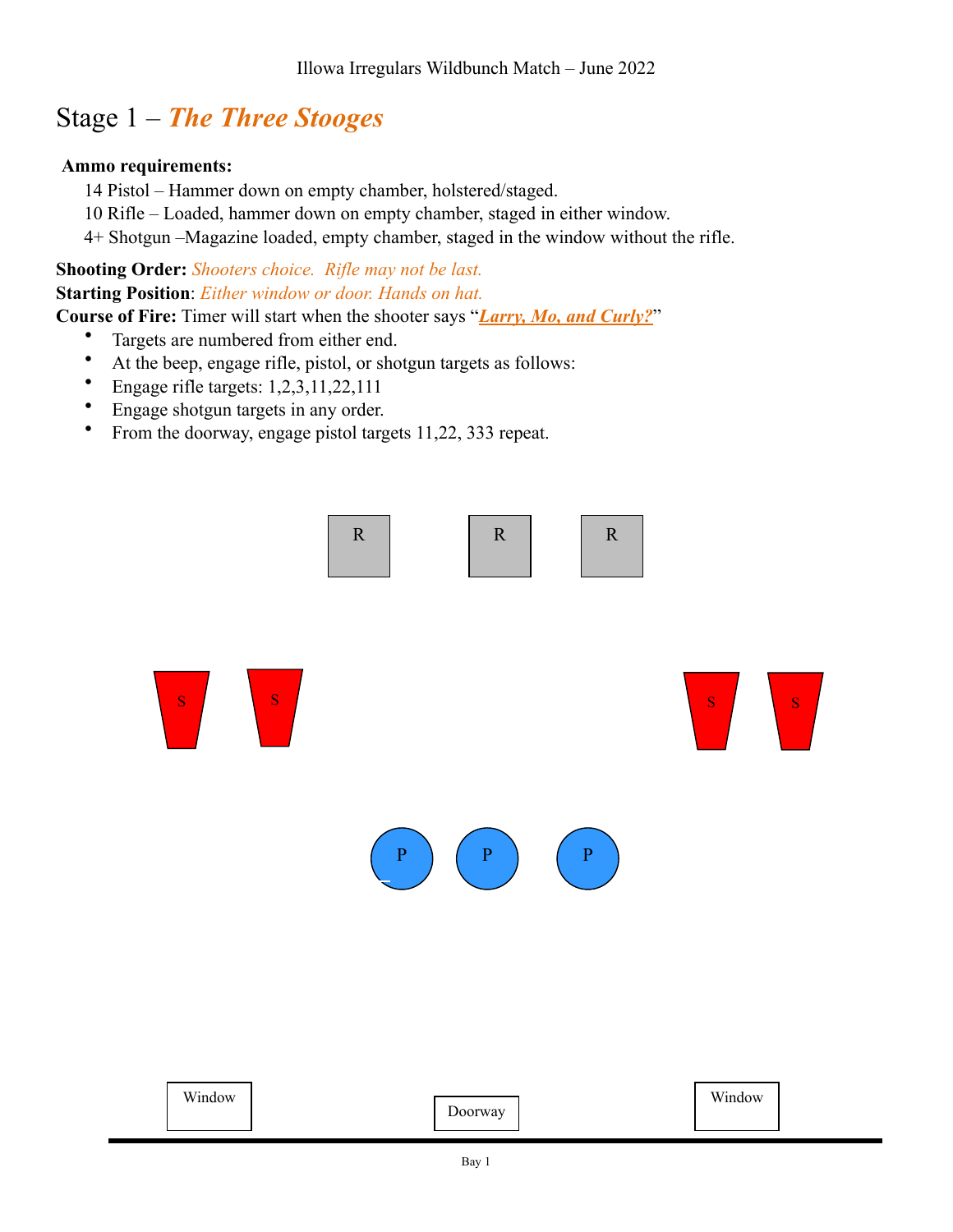## Stage 2 – *Three wise monkeys*

### **Ammo requirements:**

- 14 Pistol Hammer down on empty chamber, holstered/staged.
- 10 Rifle Loaded, hammer down on empty chamber, staged in either window.
- 4+ Shotgun Magazine loaded, empty chamber, staged the window without the rifle.

**Shooting Order:** *Shooters choice. Rifle must not be last.* **Starting Position**: *Either of the windows or door. Both hands touching gun(s).* **Course of Fire:** Timer will start when the shooter says "*See no evil, hear no evil, speak no evil!*"

- Targets are numbered from either end.
- Pistol: From the doorway, engage targets as follows: Starting from either end. 111,2,333 repeat.
- Rifle: Engage rifle targets in a continuous sweep.
- Shotgun: Engage shotgun targets in any order.

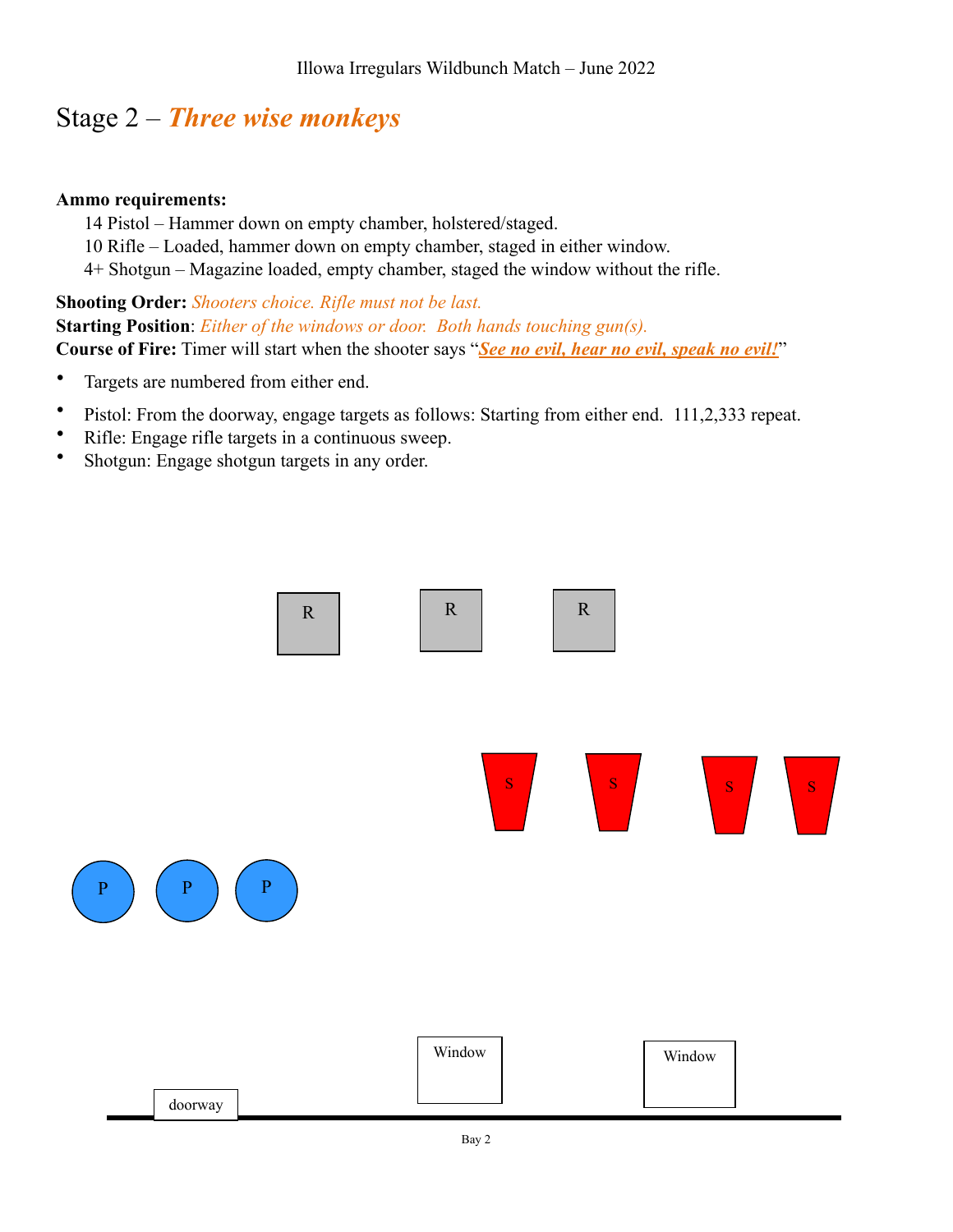## Stage 3 – *Rock, Paper, Scissors*

#### **Ammo requirements:**

14 Pistol – Hammer down on empty chamber, holstered/staged.

10 Rifle – Loaded, hammer down on empty chamber, staged in window.

4+ Shotgun – Magazine loaded, empty chamber, staged in window.

**Shooting Order:** *Shooters choice. Rifle must not be last.* **Starting Position**: *Either window or door. Standing in SASS default.* **Course of Fire:** Timer will start when the shooter says "*Paper wraps Rock!*"

- Targets are numbered from either end.
- Pistol: From either the doorway, or the window, engage targets as follows: 11,22,333 from either end, then repeat from either end.
- Rifle: Engage rifle targets 11,2,33 repeat.
- Shotgun: Engage shotgun targets in any order.

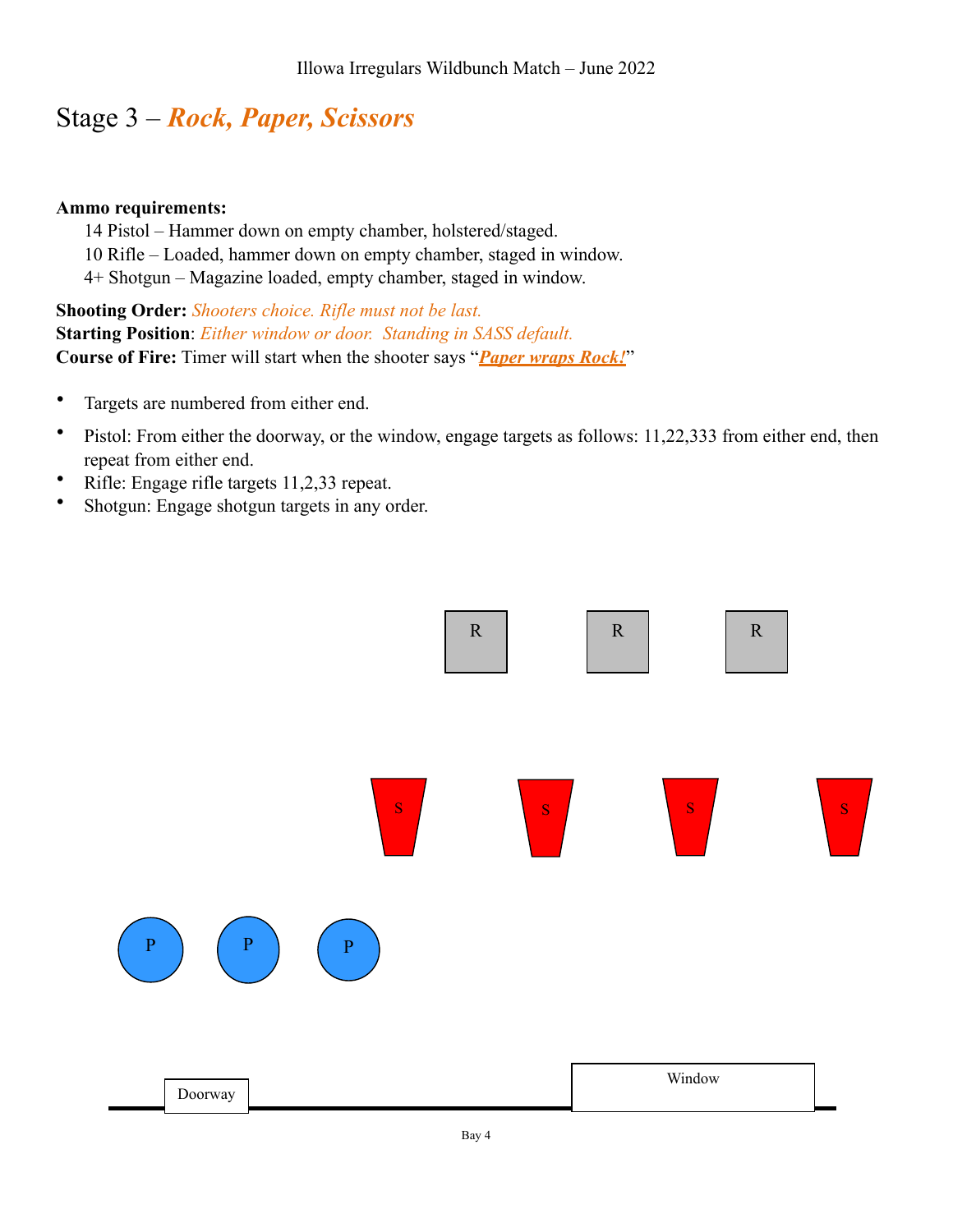### Stage 4 – *Stage 4 Three's a crowd*

#### **Ammo requirements:**

- 14 Pistol Hammer down on empty chamber, holstered/staged.
- 10 Rifle Loaded, hammer down on empty chamber, staged in either window.
- 2+ Shotgun Magazine loaded, empt chamber, staged in the window without the rifle.

**Shooting Order:** *Shooters choice. Rifle must not be last.* **Starting Position**: Standing at any shooting position with hands pushing door or window frame.

**Course of Fire:** Timer will start when the shooter says "*Give me some room!*"

- Targets are numbered from either end.
- Pistol: From either doorway, engage targets as follows: 11,222,33 then repeat.
- Rifle: Engage rifle targets 111,2222,333.
- Shotgun: Engage shotgun targets in any order.